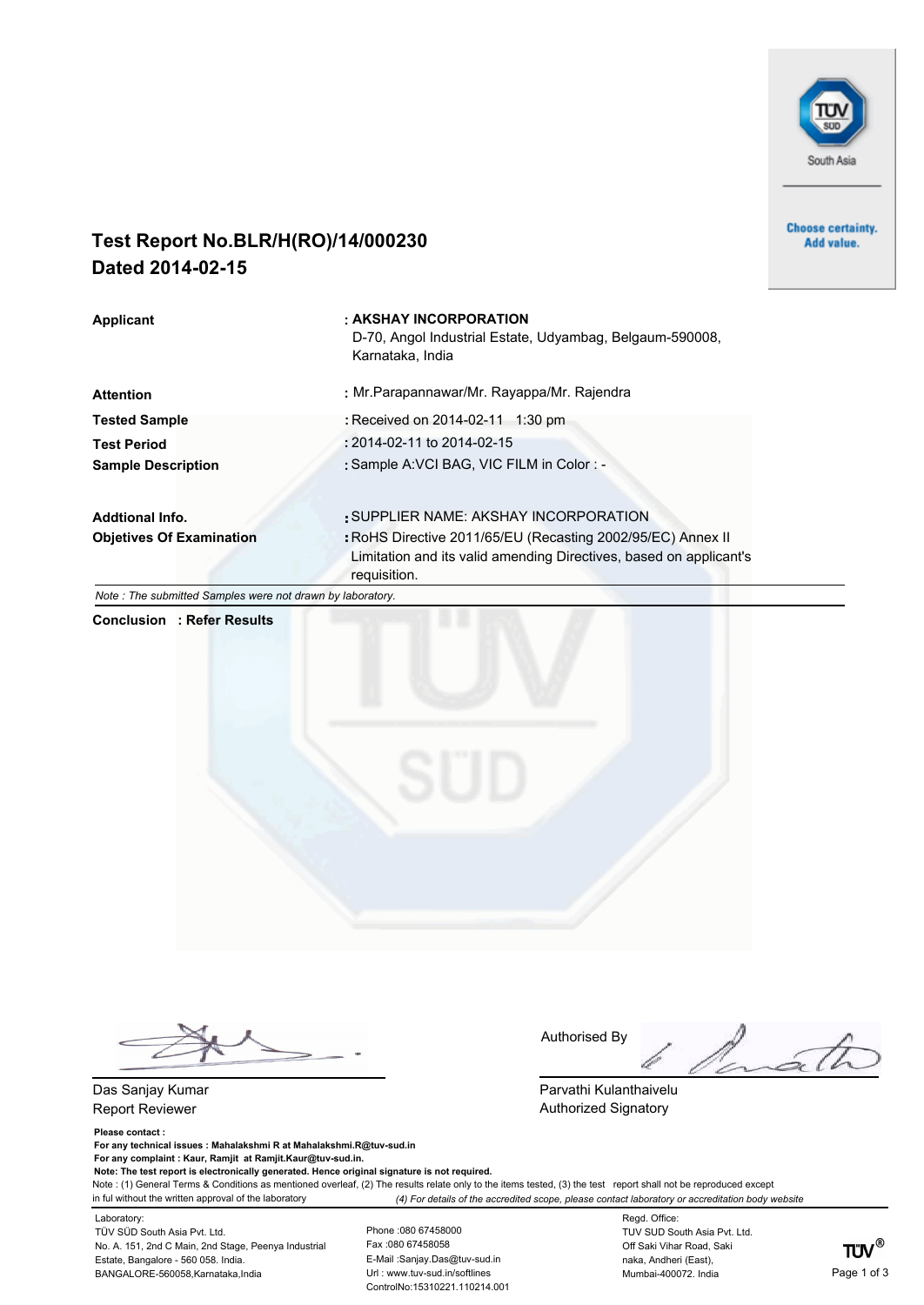

# **Test Report No.BLR/H(RO)/14/000230 Dated 2014-02-15**

### **Tests Subject Description:**

| <b>SAMPLE NO.</b>              | CODE NO.                                  | <b>MATERIAL DESCRIPTION</b> | <b>PHOTOGRAPH</b>   | <b>RESULT</b> |
|--------------------------------|-------------------------------------------|-----------------------------|---------------------|---------------|
| Α                              |                                           | VCI BAG, VIC FILM           | <b>U.R. HI(RO)/</b> | <b>PASS</b>   |
| <b>Test Result</b>             |                                           |                             |                     |               |
| <b>1.0 FLAME RETARDANTS</b>    |                                           |                             |                     |               |
|                                | (IEC 62321: 2008, Equipments used: GC-MS) |                             |                     |               |
|                                |                                           | H I                         | A (mg/kg)           | Limit Max.    |
|                                | PBBs-MONOBROMOBIPHENYL                    |                             | <b>Not Detected</b> |               |
| PBBs-DIBROMOBIPHENYL           |                                           |                             | <b>Not Detected</b> |               |
| PBBs-TRIBROMOBIPHENYL          |                                           |                             | <b>Not Detected</b> |               |
| PBBs-TETRABROMOBIPHENYL        |                                           |                             | <b>Not Detected</b> |               |
| PBBs-PENTABROMOBIPHENYL        |                                           |                             | <b>Not Detected</b> |               |
|                                | PBBs-HEXABROMOBIPHENYL                    |                             | Not Detected        |               |
| PBBs-HEPTABROMOBIPHENYL        |                                           |                             | <b>Not Detected</b> |               |
| PBBs-OCTABROMOBIPHENYL         |                                           |                             | Not Detected        |               |
|                                | PBBs-NONABROMOBIPHENYL                    |                             | <b>Not Detected</b> |               |
|                                | PBBs-DECABROMOBIPHENYL                    |                             | <b>Not Detected</b> |               |
|                                | <b>SUM OF PBBs</b>                        |                             | Not Detected        | 1000 mg/kg    |
|                                | PBDEs-MONOBROMODIPHENYL ETHER             |                             | Not Detected        |               |
|                                | PBDEs-DIBROMODIPHENYL ETHER               |                             | Not Detected        |               |
|                                | PBDEs-TRIBROMODIPHENYL ETHER              |                             | Not Detected        |               |
| PBDEs-TETRABROMODIPHENYL ETHER |                                           |                             | Not Detected        |               |
|                                | PBDEs-PENTABROMODIPHENYL ETHER            |                             | Not Detected        |               |
|                                | PBDEs-HEXABROMODIPHENYL ETHER             |                             | Not Detected        |               |
|                                | PBDEs-HEPTABROMODIPHENYL ETHER            |                             | Not Detected        |               |
| PBDEs-OCTABROMODIPHENYL ETHER  |                                           |                             | Not Detected        |               |
|                                | PBDEs-NONABROMODIPHENYL ETHER             |                             | Not Detected        |               |
|                                | PBDEs-DECABROMODIPHENYL ETHER             |                             | Not Detected        |               |
|                                | <b>SUM OF PBDES</b>                       |                             | Not Detected        | 1000 mg/kg    |

Limit Of Quantification: 5 mg/kg

Laboratory: TÜV SÜD South Asia Pvt. Ltd. No. A. 151, 2nd C Main, 2nd Stage, Peenya Industrial Estate, Bangalore - 560 058. India. BANGALORE-560058,Karnataka,India entertainmentelline Unix and District Muslim and District Muslim and District Muslim Softlines and Mumbai-400072. India Page 2 of 3

Phone :080 67458000 Fax :080 67458058 E-Mail :Sanjay.Das@tuv-sud.in Url : www.tuv-sud.in/softlines ControlNo:15310221.110214.001 Regd. Office: TUV SUD South Asia Pvt. Ltd. Off Saki Vihar Road, Saki naka, Andheri (East), Mumbai-400072. India